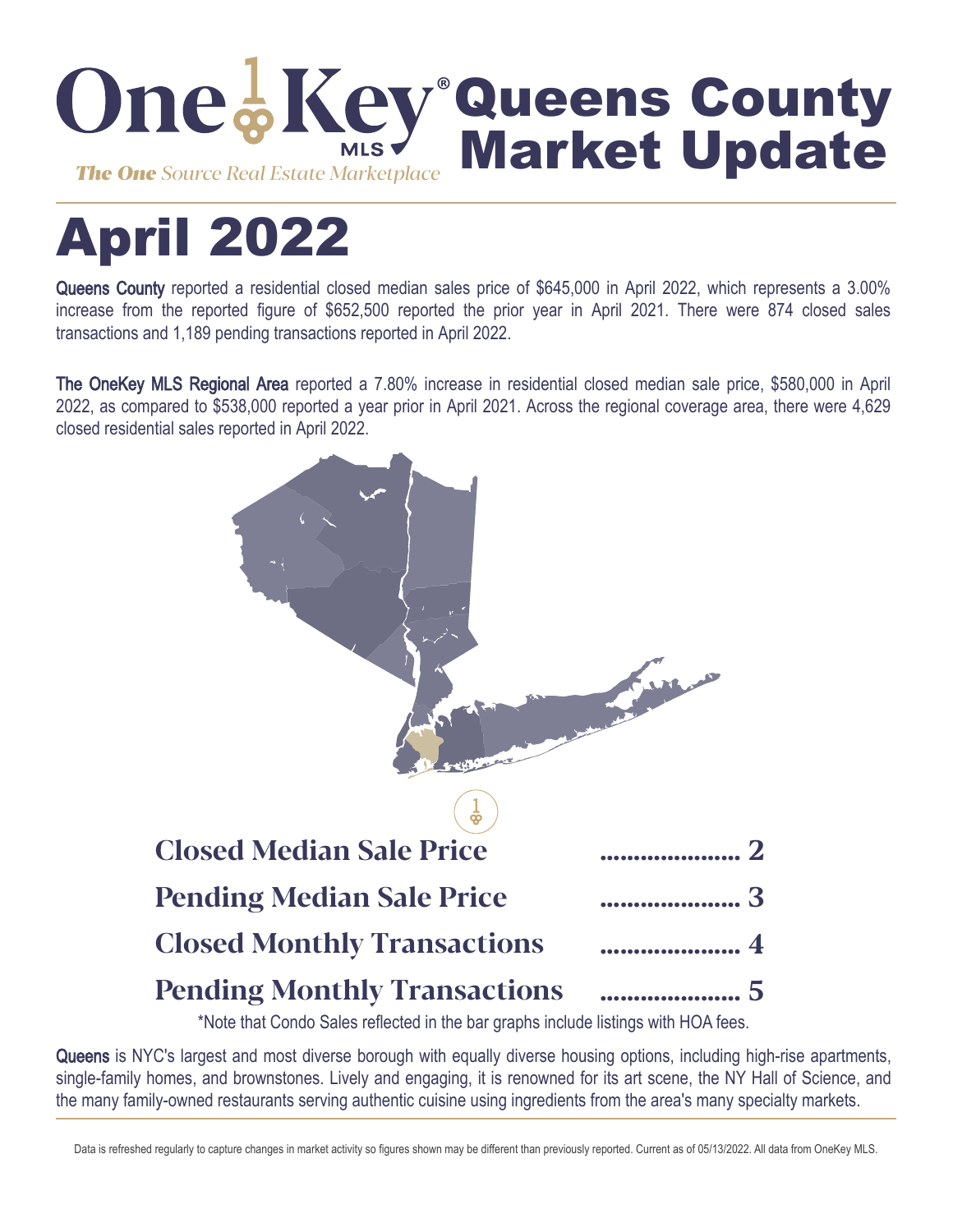

## **Pending Sales Median Price for:**

#### **Location: Queens (County)**



#### Residential, Condo, Co-op Properties

| <b>Month</b>    | Current<br>Year | Prior<br>Year | %<br>Change |
|-----------------|-----------------|---------------|-------------|
| Apr-2022        | \$680,000       | \$660,000     | 3.0         |
| Mar-2022        | \$654,000       | \$660,000     | $-0.9$      |
| Feb-2022        | \$675,000       | \$635,000     | 6.3         |
| Jan-2022        | \$680,000       | \$635,000     | 7.1         |
| Dec-2021        | \$660,000       | \$649,000     | 1.7         |
| Nov-2021        | \$689,000       | \$650,000     | 6.0         |
| Oct-2021        | \$680,000       | \$640,000     | 6.3         |
| Sep-2021        | \$682,500       | \$635,000     | 7.5         |
| Aug-2021        | \$667,000       | \$655,000     | 1.8         |
| <b>Jul-2021</b> | \$709,000       | \$630,000     | 12.5        |
| Jun-2021        | \$679,000       | \$615,000     | 10.4        |
| May-2021        | \$680,000       | \$532,500     | 27.7        |

Pending Sales Median Price for: Location: Queens (County) (Last 24 Months - Residential, Condo, Co-op Properties)



Note: Information displayed in the data table is compiled by OneKey® MLS and represents a combined total of Residential, Condo, Co-op Properties sales for the selected time frame. Only available<br>data will be displayed. Pl

05/13/2022 03:37 PM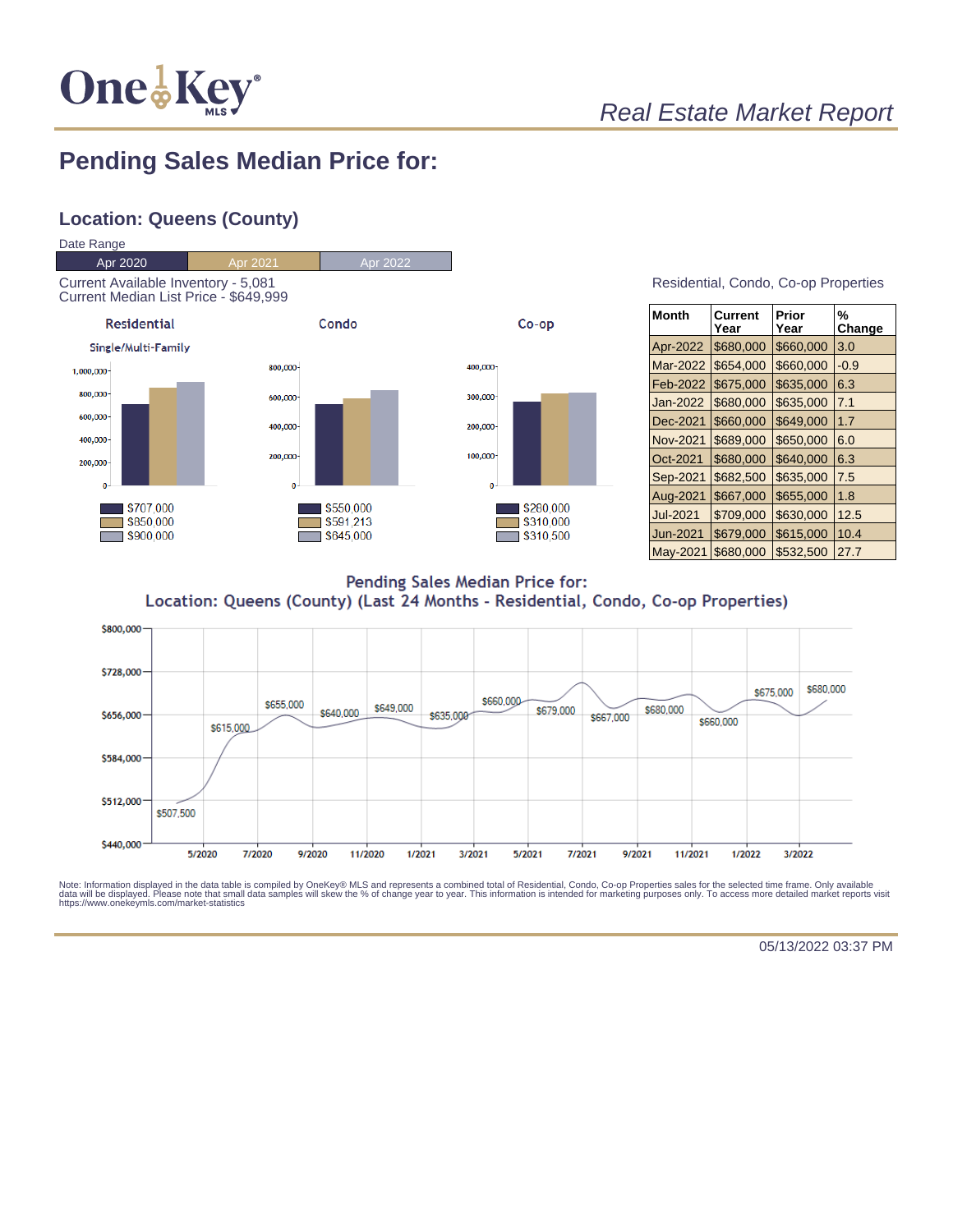

## **Pending Sales Counts for:**

#### **Location: Queens (County)**



| Residential, Condo, Co-op Properties |  |  |
|--------------------------------------|--|--|
|                                      |  |  |

| <b>Month</b>    | Current<br>Year | Prior<br>Year | %<br>Change |
|-----------------|-----------------|---------------|-------------|
| Apr-2022        | 1,189           | 1,087         | 9.4         |
| Mar-2022        | 1,305           | 1,076         | 21.3        |
| Feb-2022        | 922             | 765           | 20.5        |
| Jan-2022        | 757             | 704           | 7.5         |
| Dec-2021        | 914             | 812           | 12.6        |
| Nov-2021        | 979             | 715           | 36.9        |
| Oct-2021        | 1,005           | 967           | 3.9         |
| Sep-2021        | 948             | 953           | $-0.5$      |
| Aug-2021        | 1,026           | 932           | 10.1        |
| <b>Jul-2021</b> | 1,039           | 870           | 19.4        |
| Jun-2021        | 1,135           | 407           | 178.9       |
| May-2021        | 1.080           | 161           | 570.8       |

**Pending Sales Counts for:** Location: Queens (County) (Last 24 Months - Residential, Condo, Co-op Properties)



Note: Information displayed in the data table is compiled by OneKey® MLS and represents a combined total of Residential, Condo, Co-op Properties sales for the selected time frame. Only available<br>data will be displayed. Pl

05/13/2022 03:38 PM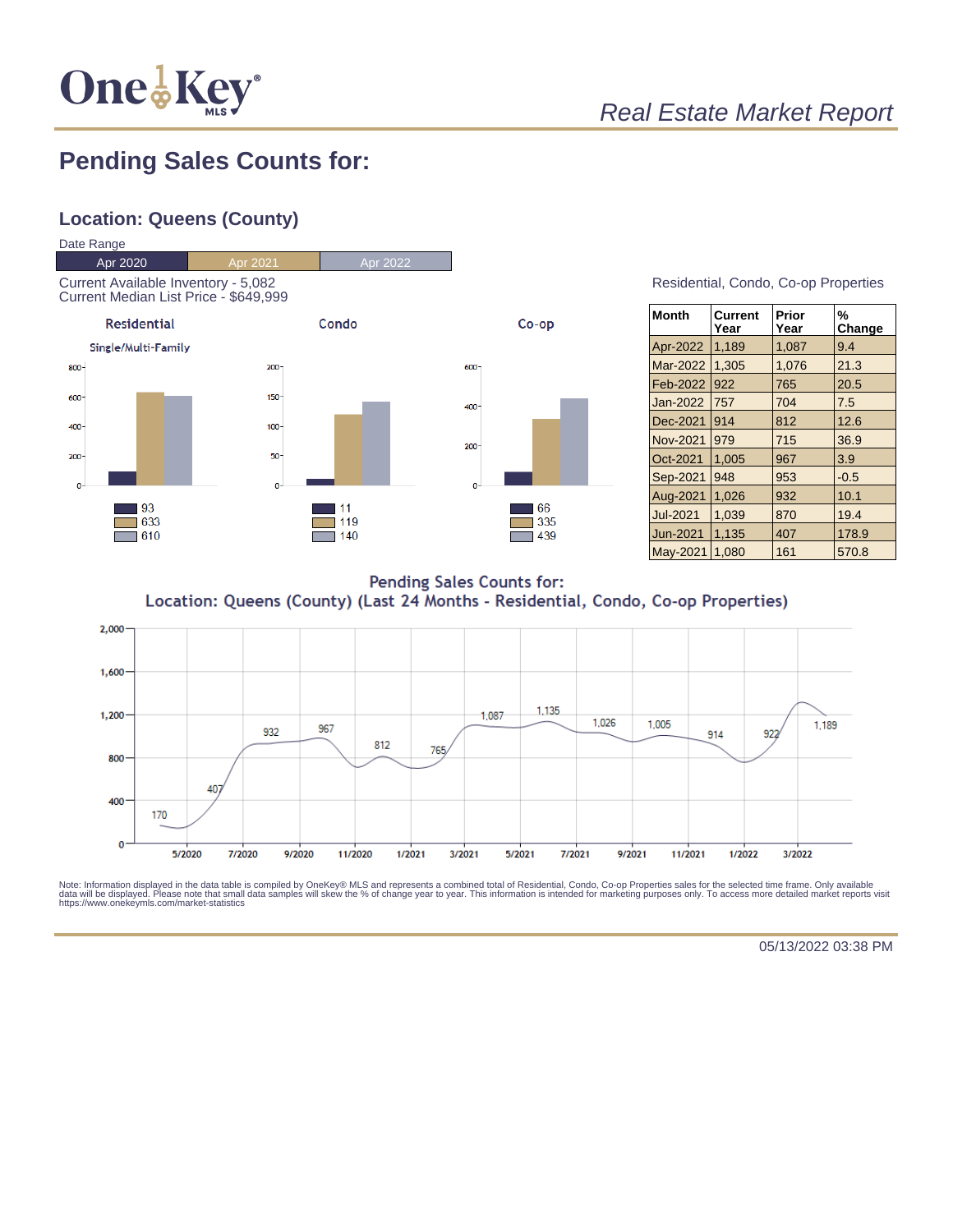

## **Sold Property Median Price for:**

#### **Location: Queens (County)**



| Month           | Current<br>Year | Prior<br>Year | %<br>Change |
|-----------------|-----------------|---------------|-------------|
| Apr-2022        | \$645,000       | \$652,500     | $-1.1$      |
| Mar-2022        | \$700,000       | \$631,500     | 10.8        |
| Feb-2022        | \$680,000       | \$635,000     | 7.1         |
| Jan-2022        | \$690,000       | \$652,000     | 5.8         |
| Dec-2021        | \$685,000       | \$650,000     | 5.4         |
| Nov-2021        | \$688,000       | \$650,000     | 5.8         |
| Oct-2021        | \$690,000       | \$650,000     | 6.2         |
| Sep-2021        | \$700,000       | \$629,000     | 11.3        |
| Aug-2021        | \$652,500       | \$621,063     | 5.1         |
| <b>Jul-2021</b> | \$649,000       | \$540,000     | 20.2        |
| Jun-2021        | \$650,000       | \$550,000     | 18.2        |
| May-2021        | \$660,000       | \$600,000     | 10.0        |

**Sold Property Median Price for:** Location: Queens (County) (Last 24 Months - Residential, Condo, Co-op Properties)



Note: Information displayed in the data table is compiled by OneKey® MLS and represents a combined total of Residential, Condo, Co-op Properties sales for the selected time frame. Only available<br>data will be displayed. Pl

05/13/2022 03:39 PM